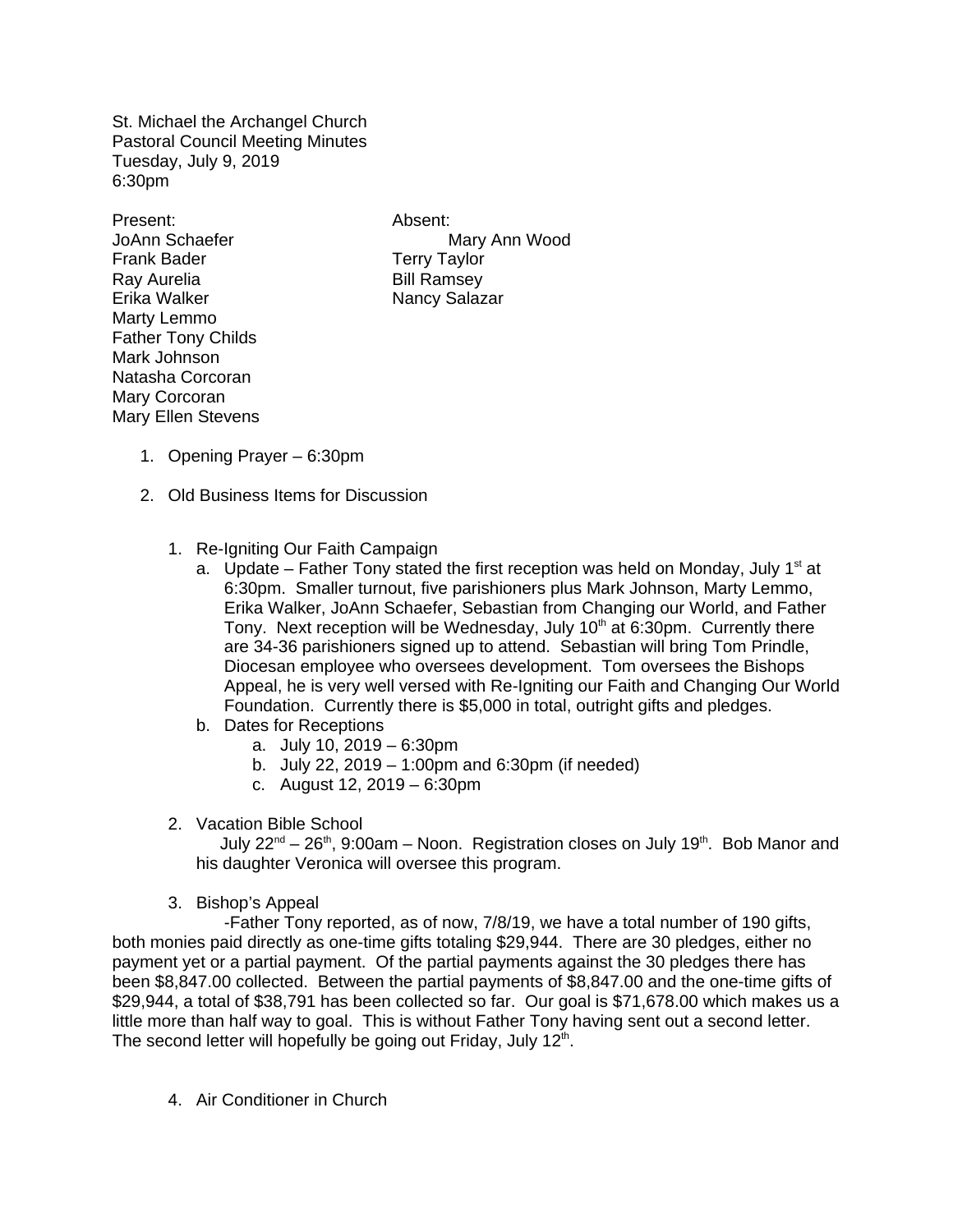-The old air conditioner in church, which was paid for by Father Hughes, will be replaced in October of 2019, when the AC is no longer needed. We have a parishioner in the heating/AC industry and is aware of our need. This person made Father Tony aware of brand new, never been used, turned on or installed leftover from last year air condition unit. This unit was ordered on a government contract but was never used for the contract. Currently it is sitting, wrapped, over at Rozelle's warehouse. Due to this unit being a leftover, the unit is costing us 1/3 less then if it was this year's model.

5. Columbaria

-No update

- 6. Long Range Planning (Re-Igniting Our Faith) -Addressed in number 1 above
- 7. Energy Update

-Ray Aurelia discussed cost and savings for electricity and natural gas

| <b>Fiscal Year</b> | <b>Total Cost</b> |                                          |
|--------------------|-------------------|------------------------------------------|
| 2014               | \$31,305          | Original supply contracts in affect      |
| 2015               | \$23,802          | Started negotiating new supply contracts |
| 2016               | \$16,288          | First full year of new contracts         |
| 2017               | \$15,637          |                                          |
| 2018               | \$16,453          |                                          |

 Electricity is 59.5% of total cost. Natural Gas is 40.5% of total cost.

The amounts under the Total Cost column indicate how much we have saved on energy, not how much we have in the bank.

 The current contract runs out with Marathon Energy on November 18, 2019. Father Tony and Ray will start looking at contracts soon.

- 3. New Business Items for Discussion
	- a. Safety Issues Erika brought up the idea for an education regarding active shooter training. Father Tony will look to see what other parishes are doing regarding safety. Will discuss in September
	- b. Noise before Mass A parishioner spoke with Erika regarding the high noise level before mass begins. We currently light the candles 10 minutes before mass begins and that is supposed to signal to the parish that mass will begin and to quiet down. This does not seem to be working. The idea was suggested to have the lector, after he/she is done with the greeting say, "At this time we request everyone enter into prayerful silence in preparation for mass". Pastoral members were in agreements to this idea.